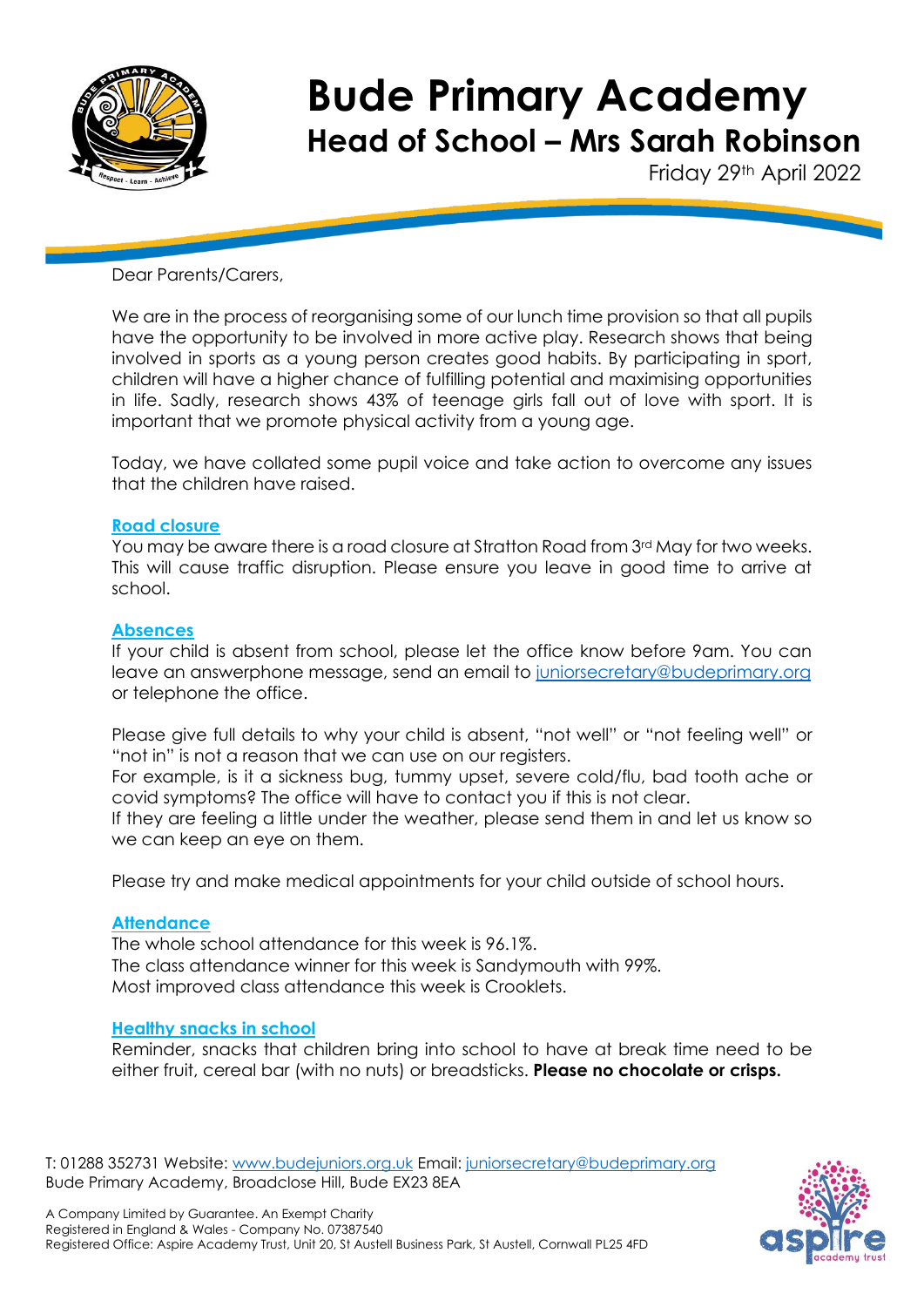

Friday 29th April 2022

### **Class Assemblies**

In the summer term, Years 3, 4 and 5 will be having class assemblies. Parents/Carers will be invited to come to school (at 9am) and watch children share some of their work they have done this year.

**Thursday 5th May – Northcott class - Parents/Carers please come through the office to the school hall just before 9am.**

**Thursday 19th May – Sandymouth class Thursday 26th May – Summerleaze class Thursday 9th June – Crackington class Thursday 16th June – Duckpool class Wednesday 22nd June – Millook class Thursday 30th June – Crooklets class**

### **RNLI visit**

This week, we had some very special guests who came to visit our children. Lifeguards from RNLI shared lots of tips on how best to stay safe at the beach and whilst in the water. The children were really engaged and asked some great questions. Many children shared a good understanding of the flags and ways to stay safe, well done Bude Juniors! We have encouraged all children to be safety ambassadors down at the beach ensuring they share these safety messages with friends and family too. If you would like any further information, do check out the RNLI website: [https://rnli.org](https://eur02.safelinks.protection.outlook.com/?url=https%3A%2F%2Frnli.org%2F&data=05%7C01%7CNikki.Webb%40budeprimary.org%7Cd68229964428455deef708da29309626%7C199653adc1564a05bad3084c1a30b618%7C0%7C0%7C637867585910082780%7CUnknown%7CTWFpbGZsb3d8eyJWIjoiMC4wLjAwMDAiLCJQIjoiV2luMzIiLCJBTiI6Ik1haWwiLCJXVCI6Mn0%3D%7C3000%7C%7C%7C&sdata=17F8M1VXKKK47rsO8eKnXwhCgUI9y20qO%2BoFPpz7Pvw%3D&reserved=0)



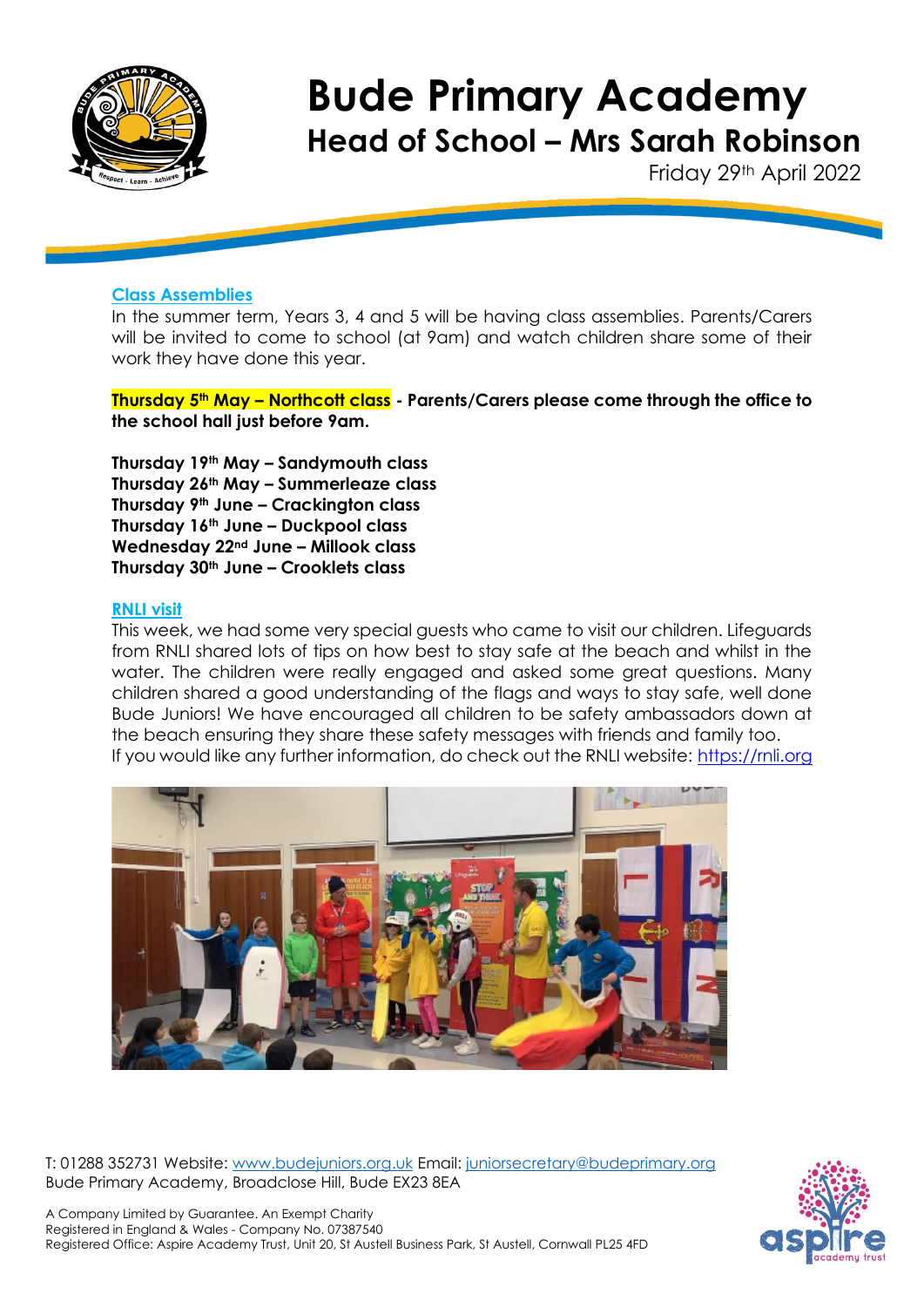

Friday 29th April 2022

## **Year 5 Eden Project Trip**

As part of our new project 'Sow, Grow and Farm' the children in Year 5 will excitingly be heading over to the Eden Project on Wednesday 18<sup>th</sup> May, whilst they are there, they will be taking part in a Crazy Chef workshop. Please consent and pay on ParentPay as soon as possible.

### **Topsoil/compost needed**

As part of our grow and sow project we are in desperate need for some topsoil/compost for our vegetable beds if you know anyone who could help or if you are able to donate a bag of topsoil/compost please get in touch via the school office.

## **PTA update**

Thank you to everyone who bought donations for our Bag2school collection on Wednesday. We raised almost **£140**!

Our next PTA meeting is booked in for **Wednesday 4th at 5.30pm in the Junior School Hall**, all parents / carers are welcome to attend the meeting. If you have any ideas for future fundraising events do email our PTA email account: **[bpapta@budeprimary.org](mailto:bpapta@budeprimary.org)**



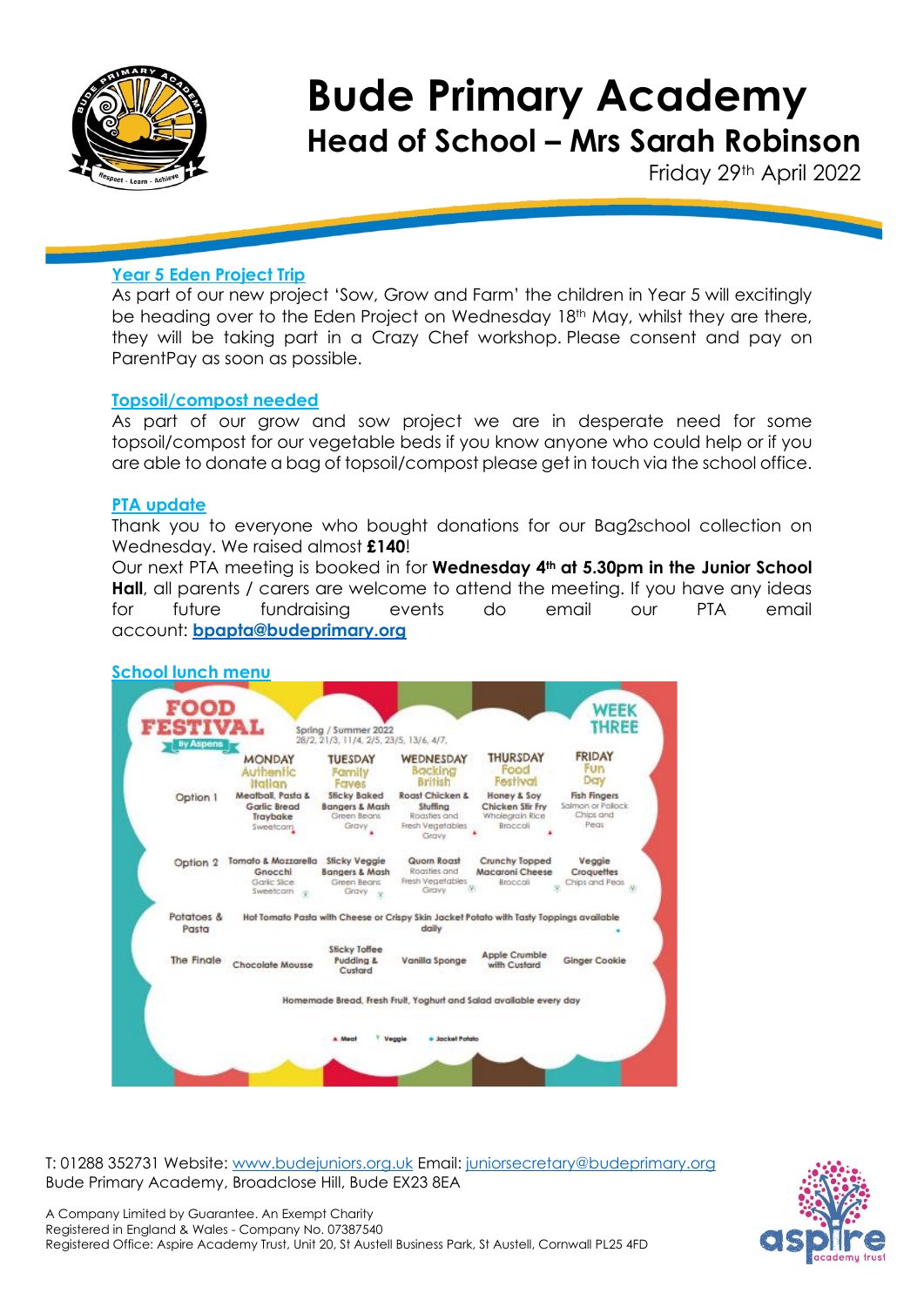

Friday 29th April 2022

## **ParentPay debts**

Please clear any dinner money, breakfast club and after school club debts over the weekend on ParentPay. Any debt you have on ParentPay needs to be cleared over the weekend. Thank you.

### **Cognition learning Lego League Explore club**

The Lego League Explore club will continue this term. The sessions remaining will be 5<sup>th</sup> May 12th May and 19th May.

### **Street Dance**

A new Street Dance after school club with Kaylie will be starting on Wednesday 4th May. Year  $3$  and  $4 - 3.15$ pm –  $4$ pm Year 5 and  $6 - 4.15$ pm – 5pm Please sign up on ParentPay.

### **PE After school clubs**

Tuesday 3.15pm-4pm Year 3 Football (spaces still available) Thursday 3.15pm-4pm Year 6 Kwik Cricket

If you have signed your child up to an after-school club, they are expected to attend. Please let the office know if they will not be attending.

### **Kids Football**

New youth football teams starting in Bude.

Starting this Saturday 30th April, age 5,6 and 7, 10am until 11am on the infant/junior school pitch. Starting Wednesday 18th May, under 9s (year 3), 5:30pm until 6:30pm on the infant/junior school pitch.

First session for both is free.

### **After School Club**

Reminder, if you would like to book your child into after school club in the new term, please contact the school office know on 01288 352731 or email [juniorsecretary@budeprimary.org](mailto:juniorsecretary@budeprimary.org) 

## **Breakfast club**

If you would like your child to attend our breakfast club, please book via ParentPay. It is important you book breakfast club sessions so we know how many children will be attending each day.